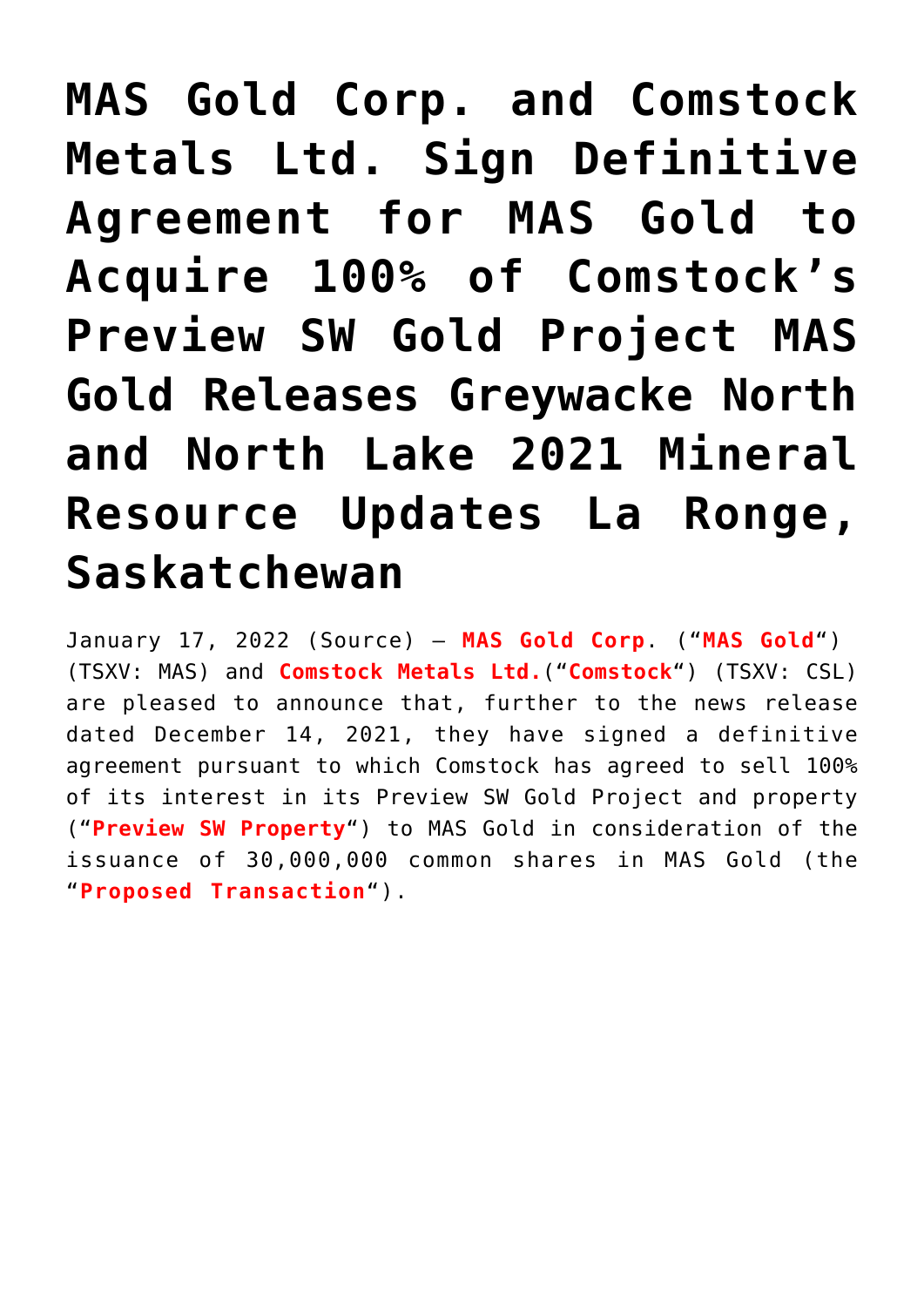

Figure 1: MAS Gold Corp. and Comstock Metals Ltd. claim holdings, La Ronge Gold Belt, Saskatchewan (CNW Group/MAS Gold Corp)



Figure 2: Comstock Metals Ltd. Preview SW Property Area Geology and Mineralized Zones (CNW Group/MAS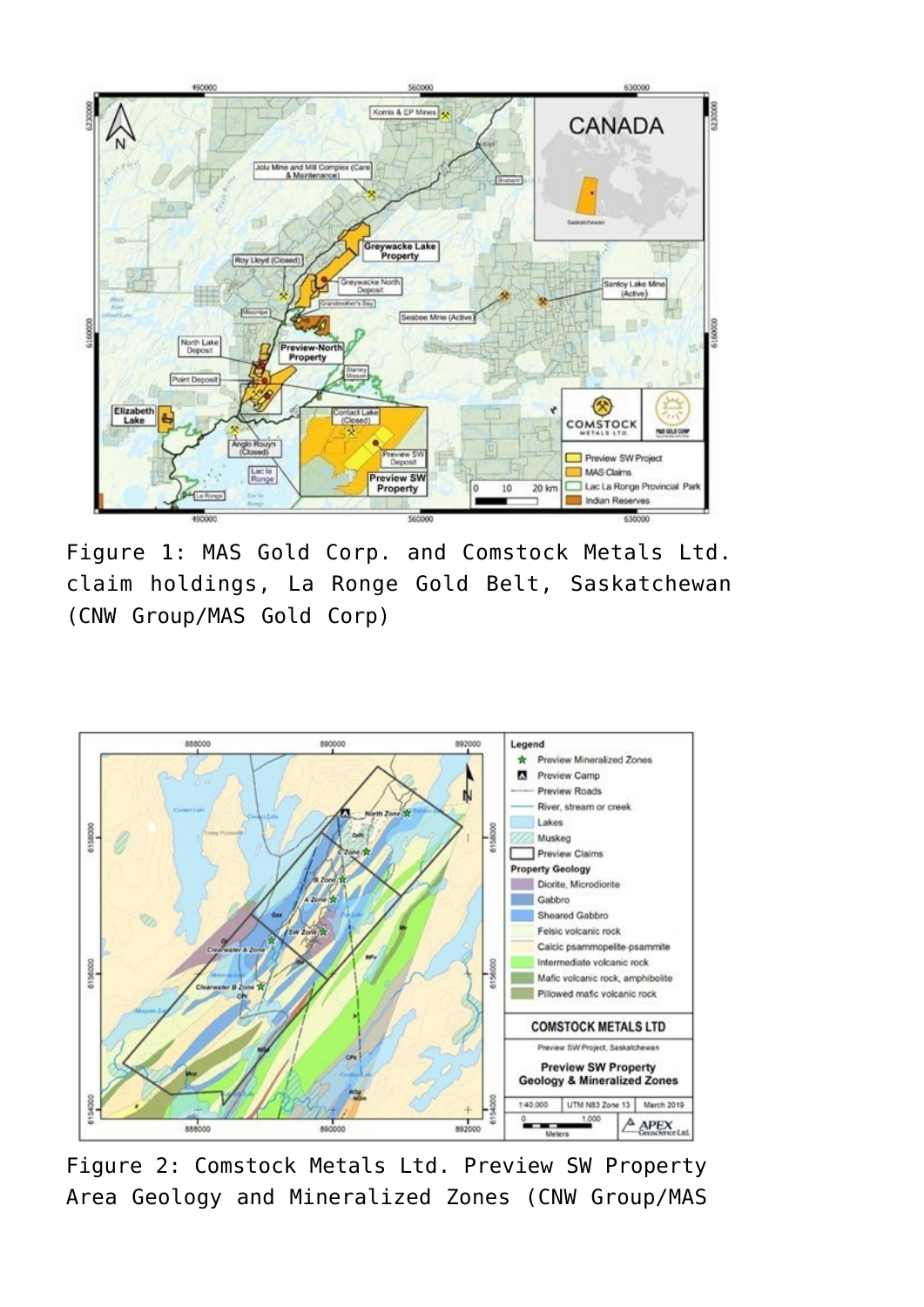Gold Corp)

Comstock's 843 hectare Preview SW Property is contiguous with MAS Gold's Preview-North Property in the La Ronge Gold Belt of northeastern Saskatchewan. The Preview SW Property and portions of MAS Gold's Preview-North property are located within the Mineral Exploration Zone of the Lac La Ronge Provincial Park. The Preview SW Property is an ideal addition to MAS Gold's current portfolio of Hub and Spoke properties, where the concept that the mineralized material from various satellite deposits (Spokes) could be co-mingled at a centrally located processing facility (Hub).

MAS Gold also announces the January 12, 2022 release of the *Technical Report on the 2021 Mineral Resource Updates for North Lake and Greywacke North Gold Projects* on SEDAR, principal author S. Godden, C.Eng., FIMMM.

# **Preview SW Property Acquisition**

Upon the closing of the Proposed Transaction, Comstock will have the right to appoint one director to MAS Gold's board for a minimum of two years, and has agreed to appoint Steven Goldman, CEO of Comstock as its board representative on the MAS Gold board. Mr. Goldman was appointed as President and CEO of Comstock Metals in May, 2019 after serving as Interim President and CEO since May 15, 2018 and Director of Comstock since February 2016. He was a founder of the Toronto law firm of Goldman Hine LLP and remains counsel to the firm. Mr. Goldman is also a director of Select Sands Corp. (SNS.V). After graduating from Carleton University in 1976 (B.A., President's Medal), he earned a JD degree from Queen's University in 1980, and was called to the Bar in Ontario in 1982. The Board of MAS Gold is privileged to welcome Mr. Goldman to its Board of Directors.

Comstock will also provide additional funding in the amount of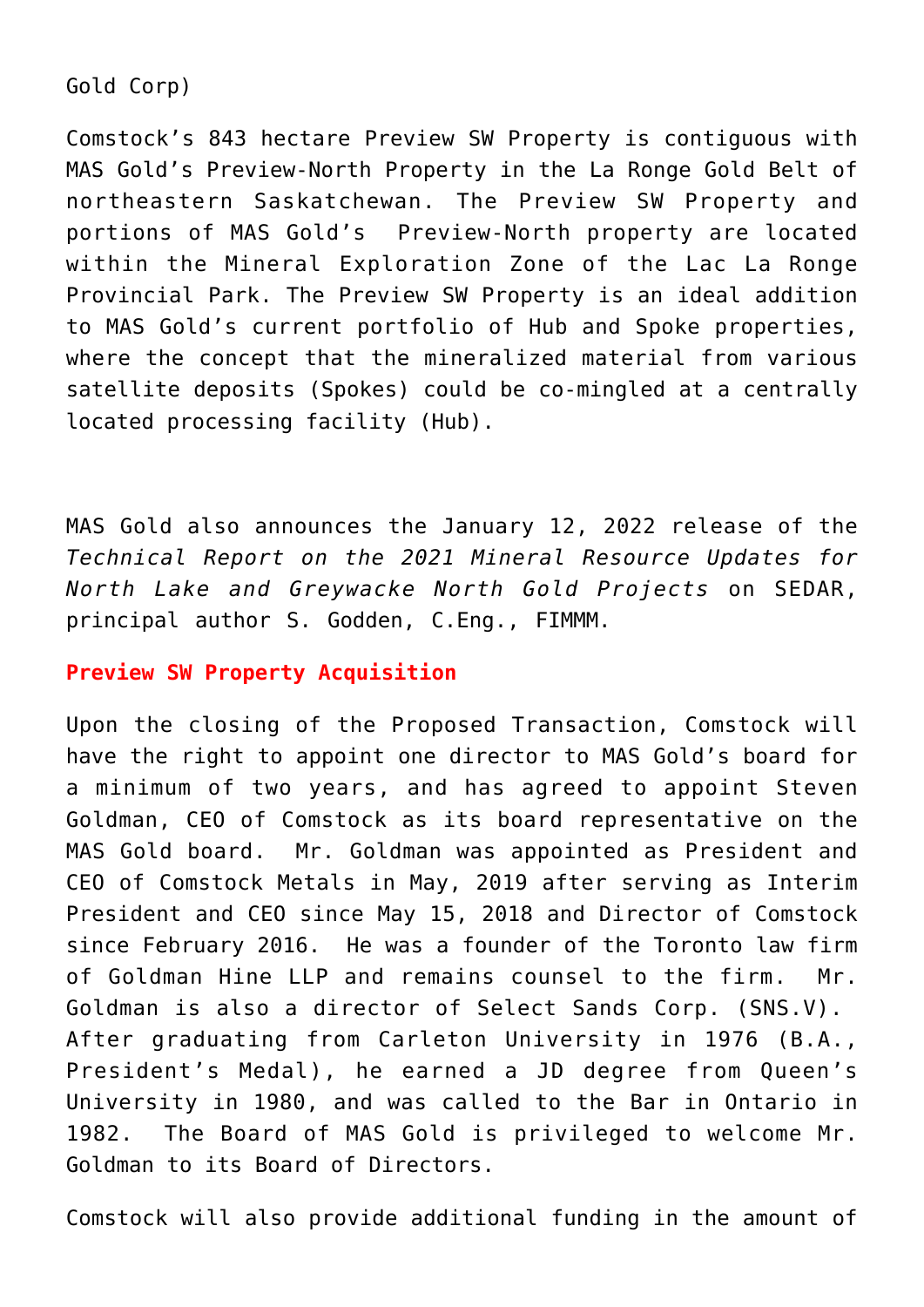\$200,000, to be expended in Q1 2022 in conjunction with input from MAS Gold, advancing its Preview SW Property prior to closing of the Proposed Transaction. In connection with the signing of the definitive agreement it is anticipated that shareholders of Comstock holding an aggregate of at least 51% of the outstanding common shares in the capital of Comstock will enter into voting support agreements with Mas Gold and Comstock pursuant to which they will agree to vote their Comstock shares in favour of the Proposed Transaction. Closing is anticipated in the second half of March, 2022 after both companies hold their annual general meetings ("AGM"). MAS Gold anticipates holding its AGM on February 26, 2022. Comstock anticipates holding its AGM in early March, 2022.

Comstock engaged Red Cloud Klondike Strike Inc. as an advisor to this transaction and will pay advisory fees based on the Proposed Transaction's value equal to 5% of the first \$2,000,000 and 3.5% thereafter (the "**Advisory Fee**"). The Company's CEO is also entitled to receive a 3% bonus based on the Proposed Transaction's value (the "**Bonus**"). It is anticipated that the Advisory Fee and Bonus will be paid using a portion of the MAS Gold shares received by Comstock.

Completion of the Proposed Transaction is subject to a number of conditions including, but not limited to, TSX Venture Exchange acceptance and shareholder approval. There can be no assurance that the Proposed Transaction will be completed as proposed or at all.

In addition to the Comstock Agreement, a winter 2022 exploration program is planned for the near future that proposes 8000 meters of core drilling with focus on the Preview SW Project and MAS Gold's North Lake Gold Deposit and Point Gold Deposit targets. Further details of the proposed work program are forthcoming.

**MAS Gold Technical Report on the Greywacke North and North Lake Mineral Resource Estimates**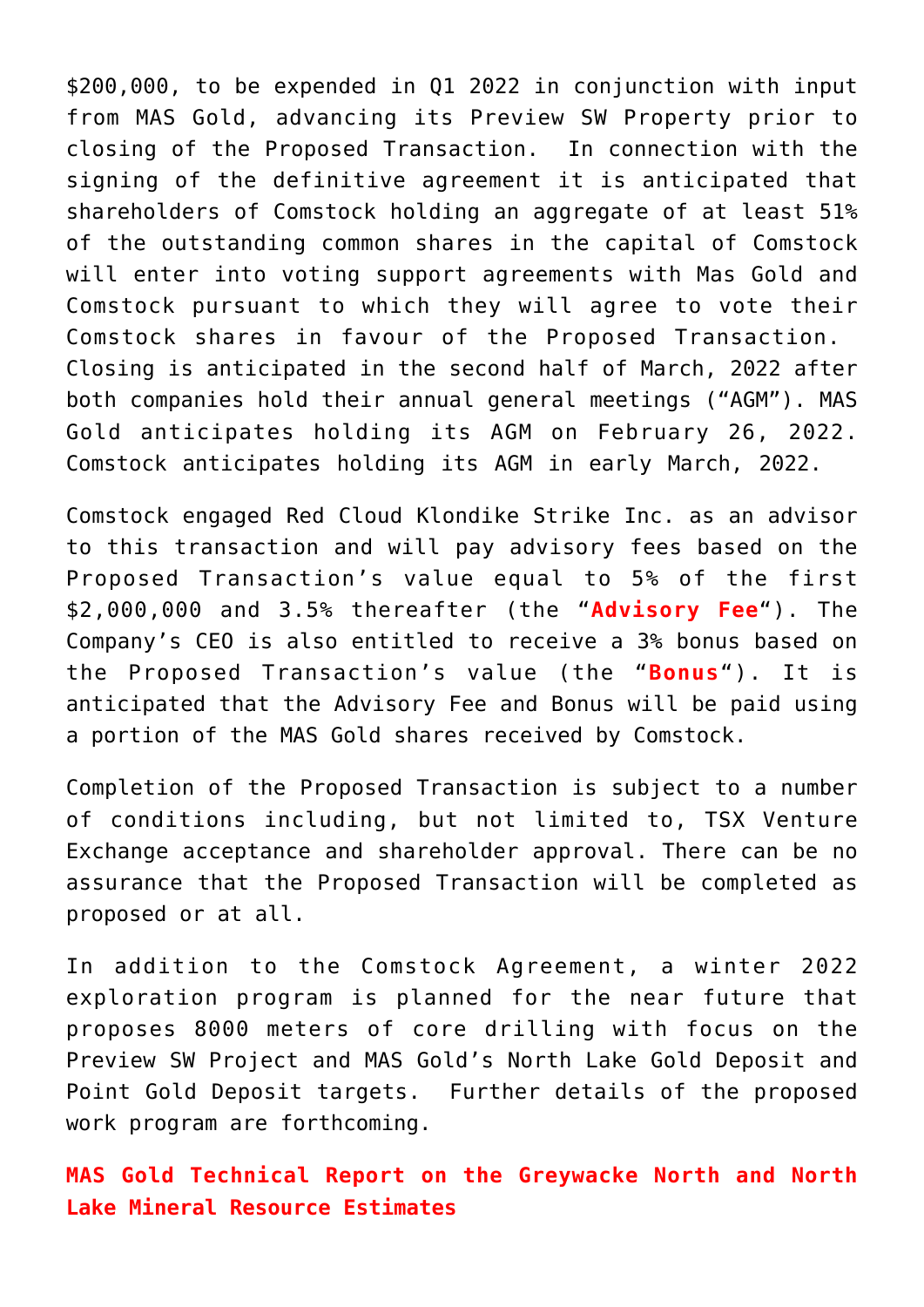MAS Gold has released the *Technical Report on the 2021 Mineral Resource Updates for North Lake and Greywacke North Gold Projects* on SEDAR. The Technical Report was issued January 12, 2022, within 45 days of the December 6, 2021 news release about the Greywacke North Mineral Resource update. The Technical Report covers both the North Lake (issued December 9, 2021) and Greywacke North Mineral Resource updates. The principal author and qualified person ("QP") is Stephen Godden, C.Eng. FIMMM, an Independent Mining Consultant; both David Thomas, P. Geo., and David Tupper, P. Geo., Vice President, Exploration of MAS Gold, are co-authors (each being a QP). All three QPs are responsible for the preparation of this news release; they have read and approved its technical aspects.

Please see MAS Gold news releases of December 6, 2021 and December 9, 2021 for details on the technical aspects regarding the Mineral Resource Updates for Greywacke North and North Lake gold projects, respectively.

#### **About MAS Gold Corp.**

MAS Gold Corp. is a Canadian mineral exploration company focused on gold exploration projects in the prospective La Ronge Gold Belt of Saskatchewan. MAS Gold operates four properties in the belt, including the Preview-North, Greywacke Lake, Elizabeth Lake and Henry Lake Properties that extend along segments totaling roughly 60 kilometres of the geologically prospective La Ronge, Kisseynew and Glennie Domains that make up the La Ronge Gold Belt (see Figure 1).

MAS Gold's current projects include the North Lake, Greywacke North, Bakos (Contact Lake) and Point gold deposits and the historically defined Elizabeth Lake copper-gold volcanichosted massive sulphide deposit within four properties totalling 34,703.4 hectares (85,753.8 acres).

The North Lake deposit located at the Preview-North Property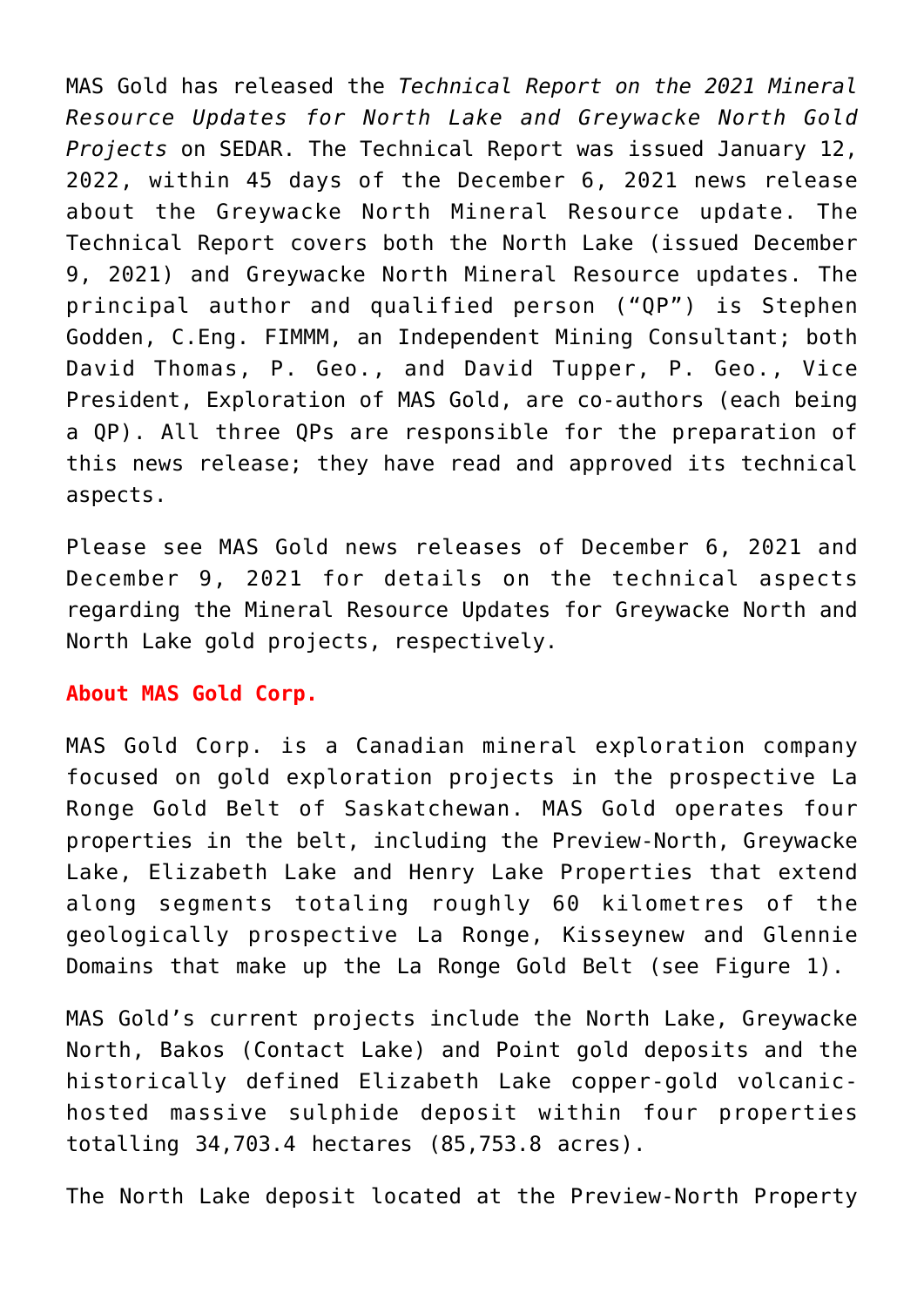is estimated to contain an Inferred Mineral Resource of 18,100,000 t grading 0.85 g/t Au, hence 494,000 contained ounces of gold (Godden, S, Thomas, D. Tupper, D. *Technical Report on the Mineral Resource Updates, North Lake and Greywacke North Gold Projects, La Ronge Gold Belt, Saskatchewan, Canada*.; effective date December 1, 2021)\*. The Technical Report about the updated Mineral Resource estimate was filed on SEDAR January, 12, 2022.

The Greywacke North deposit, which hosts multiple known stratabound, high-grade gold-bearing zones, has an updated, combined open pit and underground Indicated Mineral Resource of 645,000 t averaging 4.90 g/t Au for 101,000 insitu ounces of gold (600,000 t at 4.89 g/t Au, and 45,000t at 5.03 g/t Au, respectively), plus a combined open pit and underground Inferred Mineral Resource of 410,000 t averaging 4.12 g/t Au for 55,000 insitu ounces of gold (35,000 t at 1.97 g/t Au, and 375,000 t at 4.33 g/t Au, respectively). The Indicated and Inferred Mineral Resources were estimated using open pit and underground cut-off grades of 0.65 g/t Au and 1.75 g/t Au, respectively (Godden, S, Thomas, D. Tupper, D. *Technical Report on the Mineral Resource Updates, North Lake and Greywacke North Gold Projects, La Ronge Gold Belt, Saskatchewan, Canada*.; effective date December 1, 2021)\*. The Technical Report about the updated Mineral Resource estimate was filed on SEDAR January 12, 2022.

The Bakos deposit, located on the former Contact Lake Mine holding, was first identified by Saskatchewan Mining Development Corporation (SMDC; later Cameco Corporation) exploration field crews in 1984. Operations were conducted from December 1994 until closure in December 1998. Historical production and recovery values for the entire operation included 188,185 ounces gold produced from 1,006,673 tonnes processed with a head grade of 6.16 g/t Au at a recovery rate of 95% (Leniuk, G., B. Bharadwaj, G. Alderman & R. Wyka: *Cameco Corporation Contact Lake Operation, Final Report,*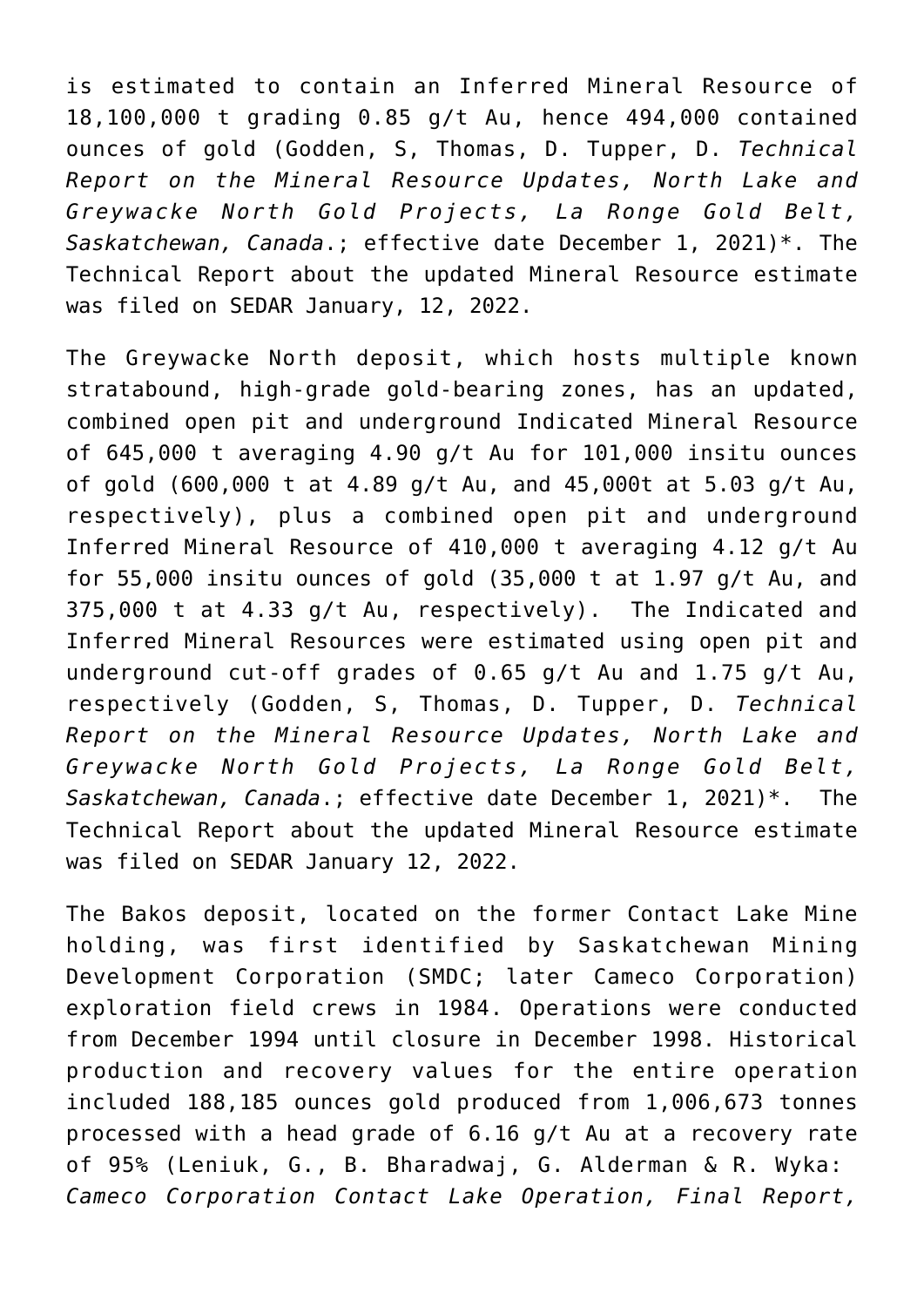*January, 1999*). The mine was shut down during low metals prices, reportedly leaving undeveloped mineralized material in place (see MAS Gold news release dated September 13, 2021).

The Point deposit has been the subject of multiple drill campaigns dating to the 1980's when Saskatchewan Mining and Development Corporation (SMDC; later Cameco) drilled 43 core holes. MAS gold completed 13 additional holes in 2019, intersecting multiple high-grade intercepts including 7.0 metres grading 14.99 g/t Au from 20.0 to 27.0 metres (see MAS Gold news release dated June 25, 2019).

The contained gold ounces are in situ. No assurance can be given that the estimated quantities will be produced. All figures have been rounded to reflect accuracy and to comply with securities' regulatory requirements.

Mineral Resources, which are not Mineral Reserves, do not have demonstrated economic viability. Estimates of Mineral Resources may be materially affected by gold price, environmental, permitting, legal, title, taxation, socio-political, marketing or other relevant issues.

## **About Comstock Metals Ltd.**

Comstock Metals has been advancing the Preview SW Gold Project, a resource-stage gold project in the La Rongedistrict of Saskatchewan (see **Figure 1**). The Preview SW deposit hosts a historical Indicated Mineral Resource containing 158,300 ounces of gold (2.61 million tonnes grading 1.89 g/t Au) and a historical Inferred Mineral Resource containing 270,800 ounces of gold (5.70 million tonnes grading 1.48 g/t Au), both based on a 0.50 g/t Au cut-off grade (see Comstock news release dated December 14, 2021). During 2017 and 2018, Comstock completed diamond drilling campaigns targeting the Preview North zone and the Preview SW deposit comprising 24 holes totaling 4,700 metres. Several additional, relatively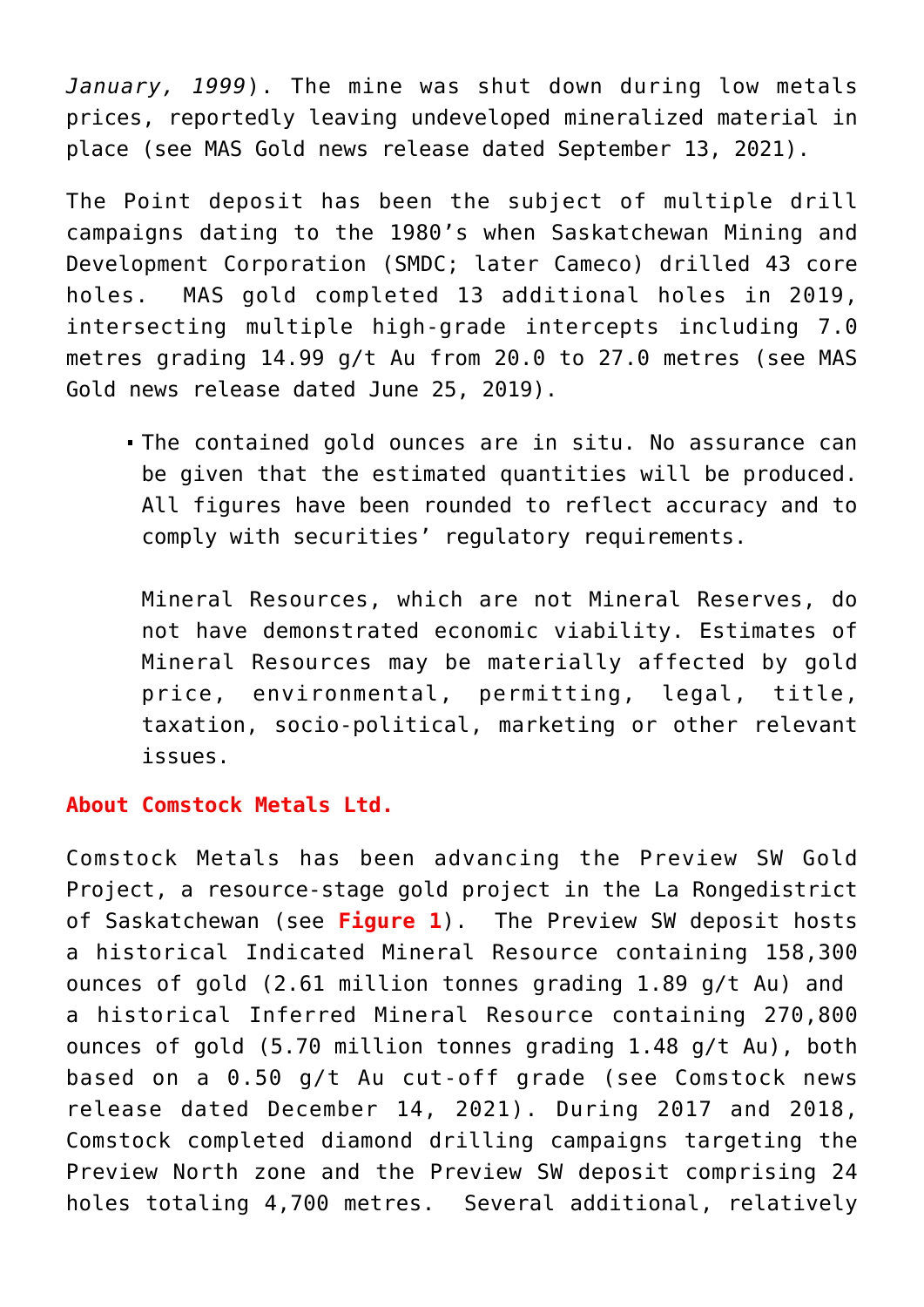untested targets remain on the Property, including the A, B, C, and Clearwater zones (see **Figure 2**)**.**

Comstock has filed on SEDAR the 43-101 Technical Report, Preview SW Gold Project, La Ronge, Saskatchewan, prepared for Comstock Metals Ltd. by Ronald G. Simpson, P.Geo., Geosim Services Inc. Effective date September 27, 2016.

Red Cloud Securities Inc. is acting as financial advisor to Comstock with Fogler, Rubinoff LLP acting as legal advisor.

#### **Qualified Persons**

The scientific and technical information contained in this news release has been prepared, reviewed and approved by David Tupper, P.Geo. (British Columbia), MAS Gold's VP Exploration and Kristopher J. Raffle, P.Geo.(British Columbia) Principal and Consultant of APEX Geoscience Ltd. of Edmonton, AB, on behalf of Comstock Metals, both Qualified Persons (QP) within the context of Canadian Securities Administrators' National Instrument 43-101; Standards of Disclosure for Mineral Projects (NI 43-101).

#### **MAS Gold Corp.**

Jim Engdahl Director & CEO

Suite 420 – 789 West Pender Street Vancouver, British Columbia, Canada, V6C 1H2 t : 604-685-8592

[www.masgoldcorp.com](https://c212.net/c/link/?t=0&l=en&o=3414389-1&h=2445310830&u=https%3A%2F%2Fwww.masgoldcorp.com%2F&a=www.masgoldcorp.com%C2%A0)

**Comstock Metals Ltd.** Steven H. Goldman President, CEO & Director

T: 416-917-1533 Email: [s.goldman@goldmanhine.com](mailto:s.goldman@goldmanhine.com)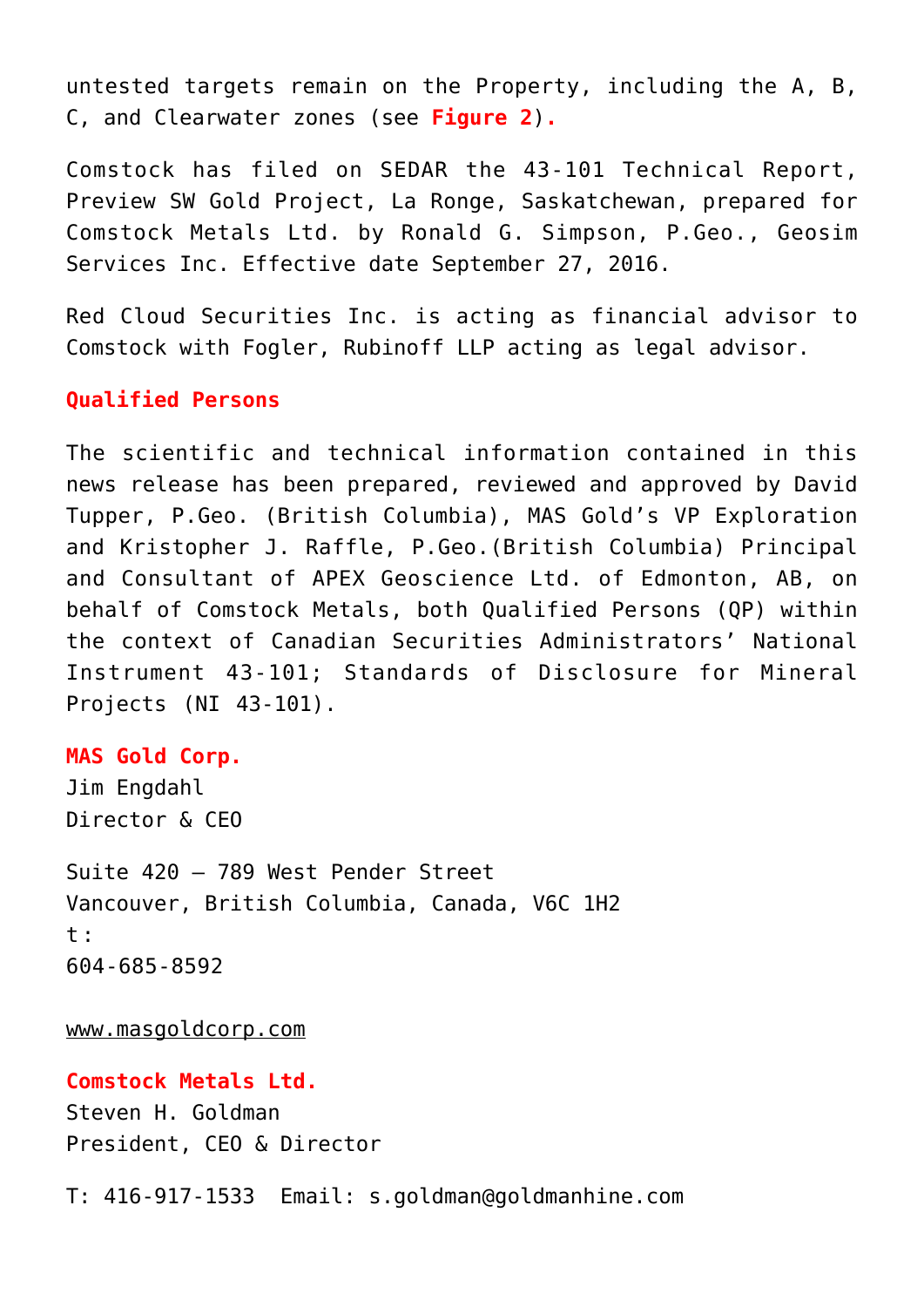For further information about Comstock Metals Ltd. visit [www.comstock-metals.com](http://www.comstock-metals.com/).

## **Caution Regarding Forward Looking Information and Statements**

Information set forth in this news release contains forwardlooking statements that are based on assumptions as of the date of this news release. These statements reflect management's current estimates, beliefs, intentions and expectations. They are not guarantees of future performance. MAS Gold and Comstock caution that all forward-looking statements are inherently uncertain and that actual performance may be affected by a number of material factors, many of which are beyond their respective control. Such factors include, among other things: the failure to satisfy the conditions to completion of the Proposed Transaction set forth above, risks and uncertainties relating to MAS Gold's limited operating history, the need to comply with environmental and governmental regulations, results of exploration programs on their projects and those risks and uncertainties identified in each of their annual and interim financial statements and management discussion and analysis. Accordingly, actual and future events, conditions and results may differ materially from the estimates, beliefs, intentions and expectations expressed or implied in the forward-looking information.

The reader is cautioned that assumptions used in the preparation of any forward-looking information may prove to be incorrect. Events or circumstances may cause actual results to differ materially from those predicted, as a result of numerous known and unknown risks, uncertainties, and other factors, many of which are beyond the control of MAS Gold and Comstock. As a result, MAS Gold and Comstock cannot guarantee that the Proposed Transaction will be completed on the terms and within the time disclosed herein or at all. The reader is cautioned not to place undue reliance on any forward-looking information. Such information, although considered reasonable